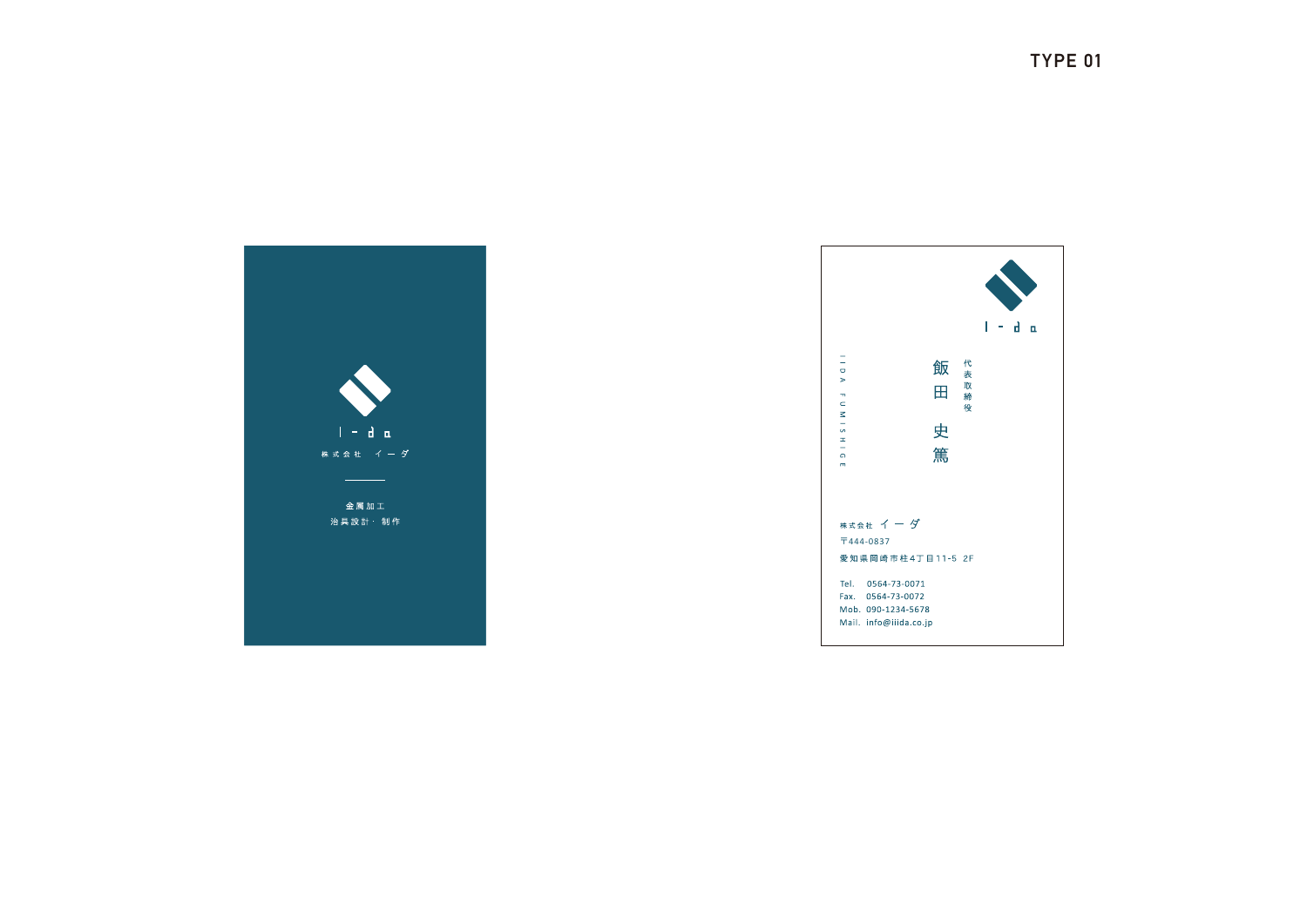



TYPE 02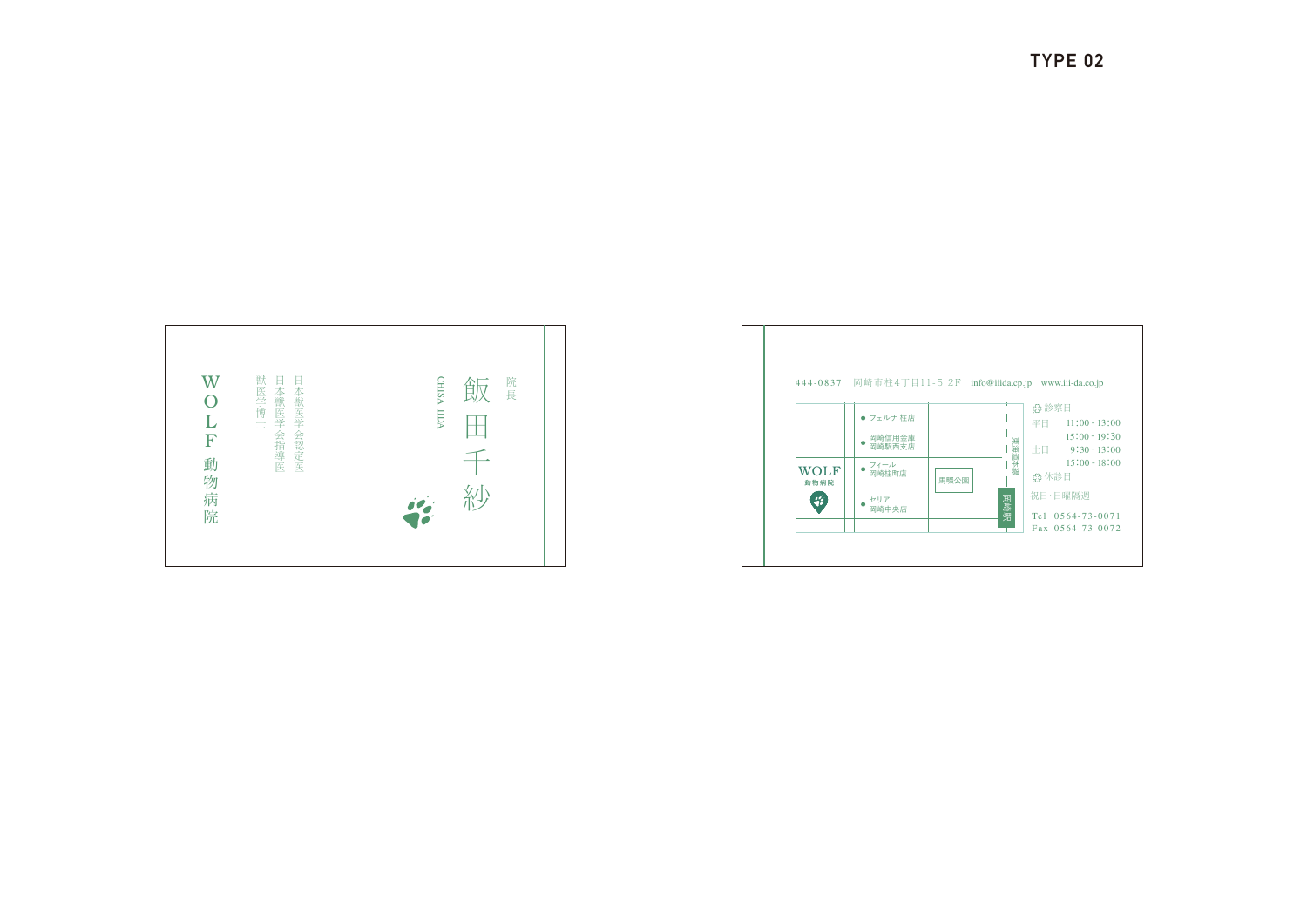| 飯田 祐基<br>YUKI IIDA                                                                |  |
|-----------------------------------------------------------------------------------|--|
| 営業部<br>090-1234-5678<br>info@iida.co.jp                                           |  |
| I-da工業株式会社                                                                        |  |
| 本社<br>444-0837<br>愛知県岡崎市柱4丁目11-5.2F<br>Tel.0564-73-0071<br>Fax.0564-73-0072       |  |
| 岡崎資材センター<br>444-0837<br>愛知県岡崎市柱4丁目11-5 1F<br>Tel.0564-73-0071<br>Fax.0564-73-0073 |  |
|                                                                                   |  |

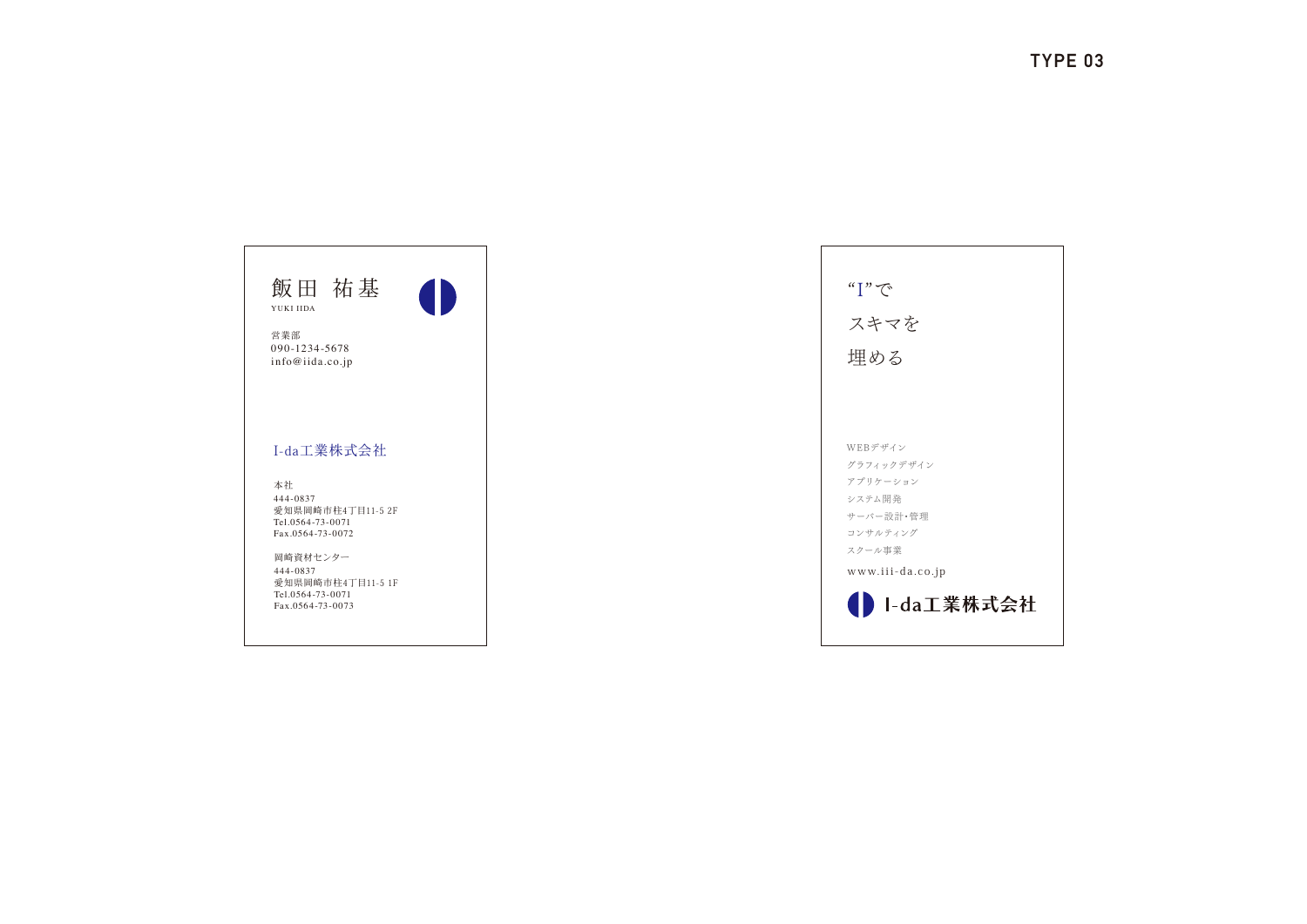Proposal Graphic design web design System design Design Consulting

www.stitch-design.jp